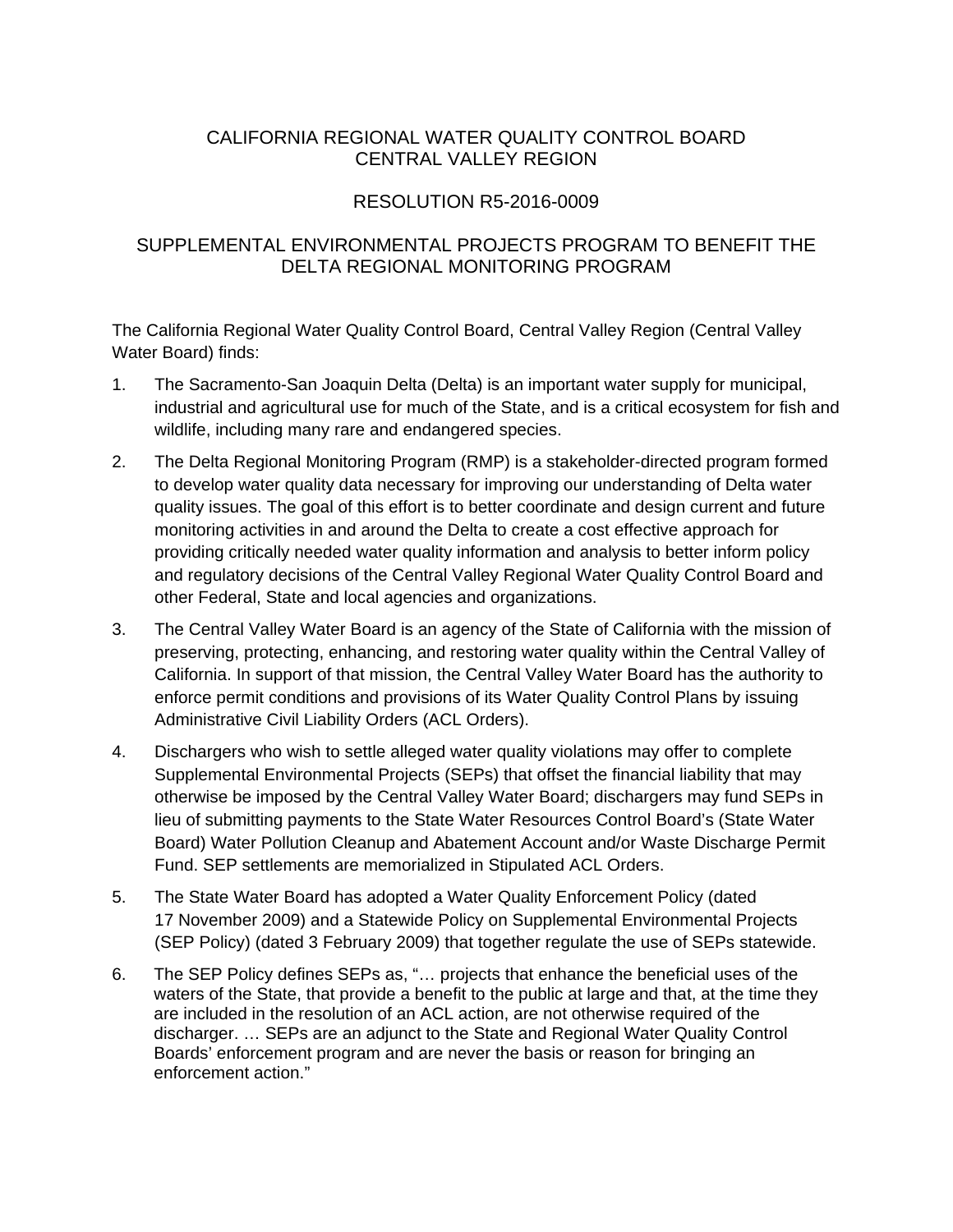### RESOLUTION R5-2016-0009 2

7. As a general rule, the SEP Policy states that no settlements shall be approved by the State and Regional Water Boards that fund a SEP in an amount greater than 50 percent of the total adjusted monetary assessment against the discharger, absent compelling justification. The total adjusted monetary assessment is the total amount assessed, exclusive of a Regional Water Board's investigative and enforcement costs.

## DELTA RMP PROPOSAL

- 8. Understanding the current conditions within the Delta (water quality and beneficial uses) and the potential impacts to those conditions is important in order to preserve and enhance the Delta and provide for corresponding regulatory and management decisions, which must be based upon sound science.
- 9. Currently, many agencies and organizations are conducting monitoring and data evaluation in the Delta, but there has been an overall lack of coordinated monitoring and data evaluation for a variety of reasons. The coordinated approach employed by the Delta RMP enhances the understanding of contaminant distribution in the Delta to better inform management and policy decisions.
- 10. The Delta RMP is an identified priority in the State Water Resource Control Board's and Central Valley Water Board's Delta Strategic Plan, and a Delta RMP is recommended in the Delta Plan adopted by the Delta Stewardship Council.
- 11. The Delta RMP is a stakeholder effort led by a steering committee. The steering committee consists of representatives from publicly owned treatment works, municipal storm water permittees, irrigated agriculture, coordinated monitoring groups, water supply, federal regulators, resource agencies, and staff from the Central Valley Water Board and State Water Board.
- 12. The Delta RMP has a monitoring design plan for pathogens, mercury, pesticides/toxicity, and nutrients. The monitoring design includes monitoring locations, constituents, and studies. The Delta RMP steering committee has approved plans for reporting data and findings to the public and how the RMP sampling will be coordinated with existing sampling efforts in the Delta by other entities. Annually, the steering committee establishes monitoring priorities, a detailed workplan, and budget.
- 13. The Delta RMP needs to secure sources of funding to provide timely and consistent data to make informed decisions. The exchange of current and future individual monitoring efforts to the Delta RMP and redirection of funding from those individual efforts has been the major source of funding for the Delta RMP. However, the Delta RMP is currently underfunded and only the minimum monitoring design is being implemented. Additional funding is required to implement the full monitoring design and address other management priorities in the future.
- 14. It is the intent of the Central Valley Water Board that all waste dischargers with the potential to impact Delta water quality will be encouraged to, and have the flexibility to, participate in the Delta RMP.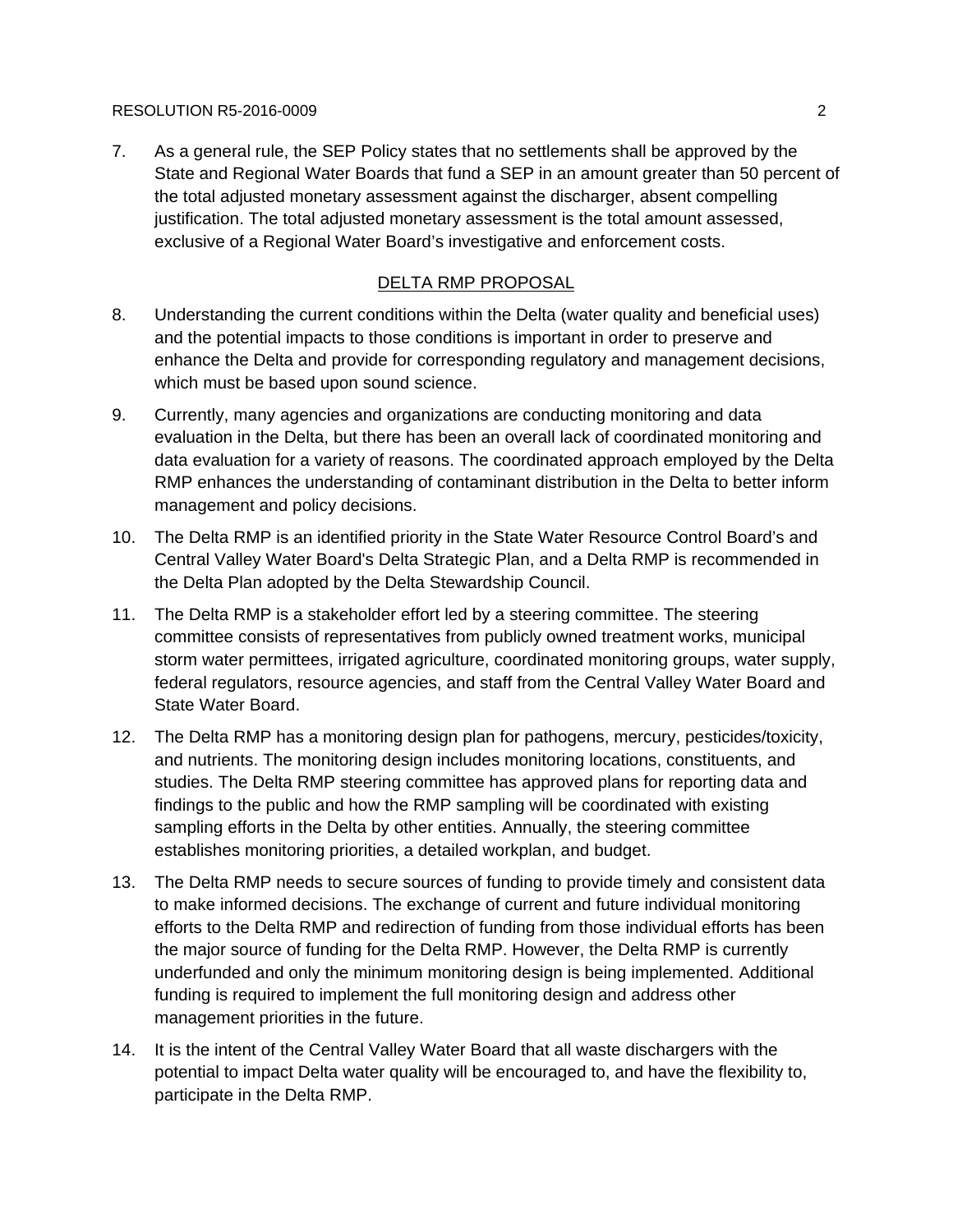#### RESOLUTION R5-2016-0009 3

 $\overline{a}$ 

- 15. A viable source of funding for the RMP is from minimum mandatory penalties and discretionary administrative civil liabilities.
- 16. Currently, the Aquatic Science Center, a joint powers agency created on 1 July 2007 by a Joint Powers Agreement between the Bay Area Clean Water Agencies and the State Water Resources Control Board for the purpose of assisting with the efficient delivery of financial, scientific, monitoring, and information management support functions, is the agency that manages the Delta RMP. However, since the overseeing agency may be subject to change, this Resolution—as well as future iterations—will refer to the *Implementing Agency* to mean the agency managing the Delta RMP.

## COMPLIANCE WITH THE ENFORCEMENT AND SEP POLICIES

- 17. In accordance with the Enforcement Policy, funding a SEP results in the permanent suspension of the portion of the liability in exchange for the performance of the project. To facilitate the Delta RMP SEP Program, the Central Valley Water Board shall consider "performance of the project" to mean actual payment of the amount agreed to by the discharger in the ACL Order to the Implementing Agency, along with a written acknowledgement and any other appropriate verification and enforceable representation to the Central Valley Water Board from the Implementing Agency that any SEP funds it receives from the discharger has been spent in accordance with the terms of the ACL Order that approves the SEP.
- 18. The Implementing Agency shall confirm the SEP funds received and expended in an annual report to the Central Valley Water Board, due by 31 January each year.
- 19. Upon receipt of SEP funds the Implementing Agency will publicly notice (e.g., on their website) and make clear that funds were received as part of a settlement agreement stemming from an enforcement action issued by the Central Valley Water Board.
- 20. The SEP Policy lays out the following general qualification criteria:
	- a. The SEP shall only consist of measures that go above and beyond<sup>1</sup> the otherwise applicable obligations of the discharger and the Implementing Agency.
	- b. The SEP shall directly benefit or study groundwater or surface water quality.
	- c. A SEP shall never directly benefit, in a fiscal manner, a Water Board's functions, its members, staff, or family of members or staff.

 $1$  Currently Dischargers are reducing some of their receiving water monitoring requirements by contributing equivalent resources to the RMP. This reduction in individual monitoring consists of many parameters at one or several locations in the vicinity of discharge locations. Conversely, the Delta RMP is an intensive data collection effort at many locations in and around the Delta currently focusing on: pesticides/toxicity, pathogens, nutrients, and mercury. Dischargers are not individually required to conduct these broad studies. Additionally, any SEP funds would go towards assisting an already underfunded program (e.g., monitoring mercury in fish and water).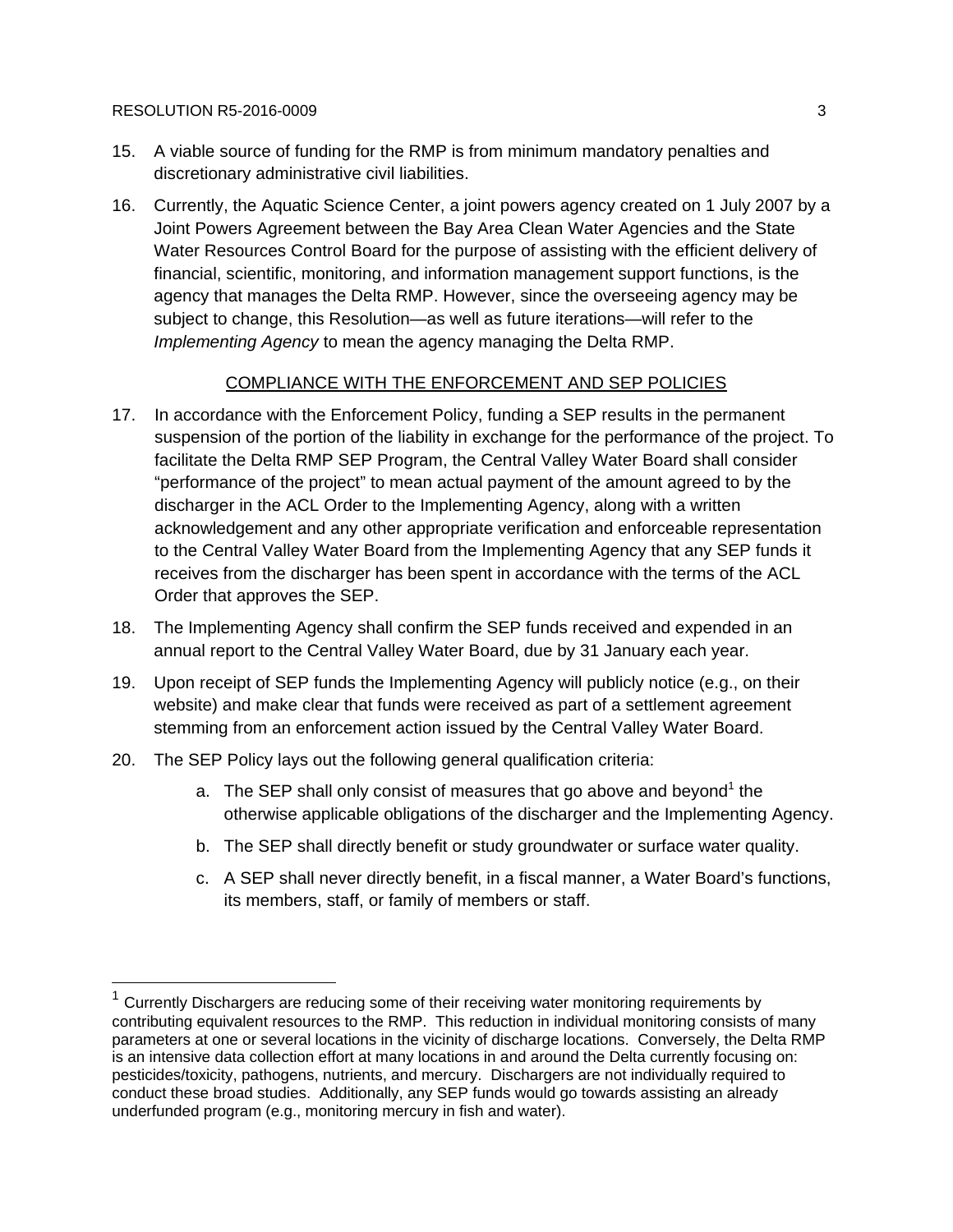- d. Unless express authorization is granted to a Regional Water Board by the State Water Board, a Regional Water Board may not manage settlement funds placed into an account for the purposes of completing a SEP.
- 21. Actions conducted by the Implementing Agency shall adhere to the above criteria and any other applicable criteria of the SEP Policy.
- 22. The SEP Policy states that, "there must be a nexus between the violation(s) and the SEP … there must be a relationship between the nature or location of the violation and the nature or location of the proposed SEP. A nexus exists if the project remediates or reduces the probable overall environmental or public health impacts or risks to which the violation at issue contributes, or if the project is designed to reduce the likelihood that similar violations will occur in the future." For this initiative, the nexus will be evaluated on a case-by-case basis and requiring, at a minimum, the discharge to have the potential to negatively impact the water quality of the Delta.
- 23. The SEPs funded under the Delta RMP SEP Program are considered third-party SEPs, which means that the third-party entities that are paid to perform a SEP must be independent of both the discharger and the Central Valley Water Board.
- 24. By agreeing to participate in this project, the Implementing Agency agrees to subject all of its accounting and project-tracking materials related to the Delta RMP SEP Program to any audit at any time that one is deemed necessary by the Central Valley Water Board or by any other state or federal agency that requires such auditing.
- 25. It is the policy of the State Water Board that all ACL Settlements must be posted for a 30 day public comment period before they are finalized. In addition, this Resolution will be posted for 30 days to allow the public to provide input as to the merits of the Delta RMP SEP Program. As stated above, the Central Valley Water Board is committed to providing the public the opportunity to comment on revisions to the Delta RMP SEP Program when it is updated each year.
- 26. The Central Valley Water Board's approval of this Resolution is not considered subject to the provisions of the California Environmental Quality Act (CEQA) as it will not result in a direct or reasonably foreseeable indirect physical change in the environment and is not considered a "project." (Pub. Resources Code § 21065; Cal. Code Regs., tit 14, §§ 15060(c)(2),(3); 15378(a).) At the time Administrative Civil Liability Orders approving the funding of Delta RMP SEPs are approved, the Central Valley Water Board must consider whether CEQA applies to the issuance of the Board's Order, and whether additional CEQA work is required.

**THEREFORE BE IT RESOLVED**, the Central Valley Water Board, after considering the entire record, including written and oral testimony at the hearing:

- 1. Approves the 2015 Delta RMP SEP Program.
- 2. Directs Board staff to work with the Implementing Agency to publicize the Delta RMP SEP Program on the Central Valley Water Board's website, and to give serious consideration to